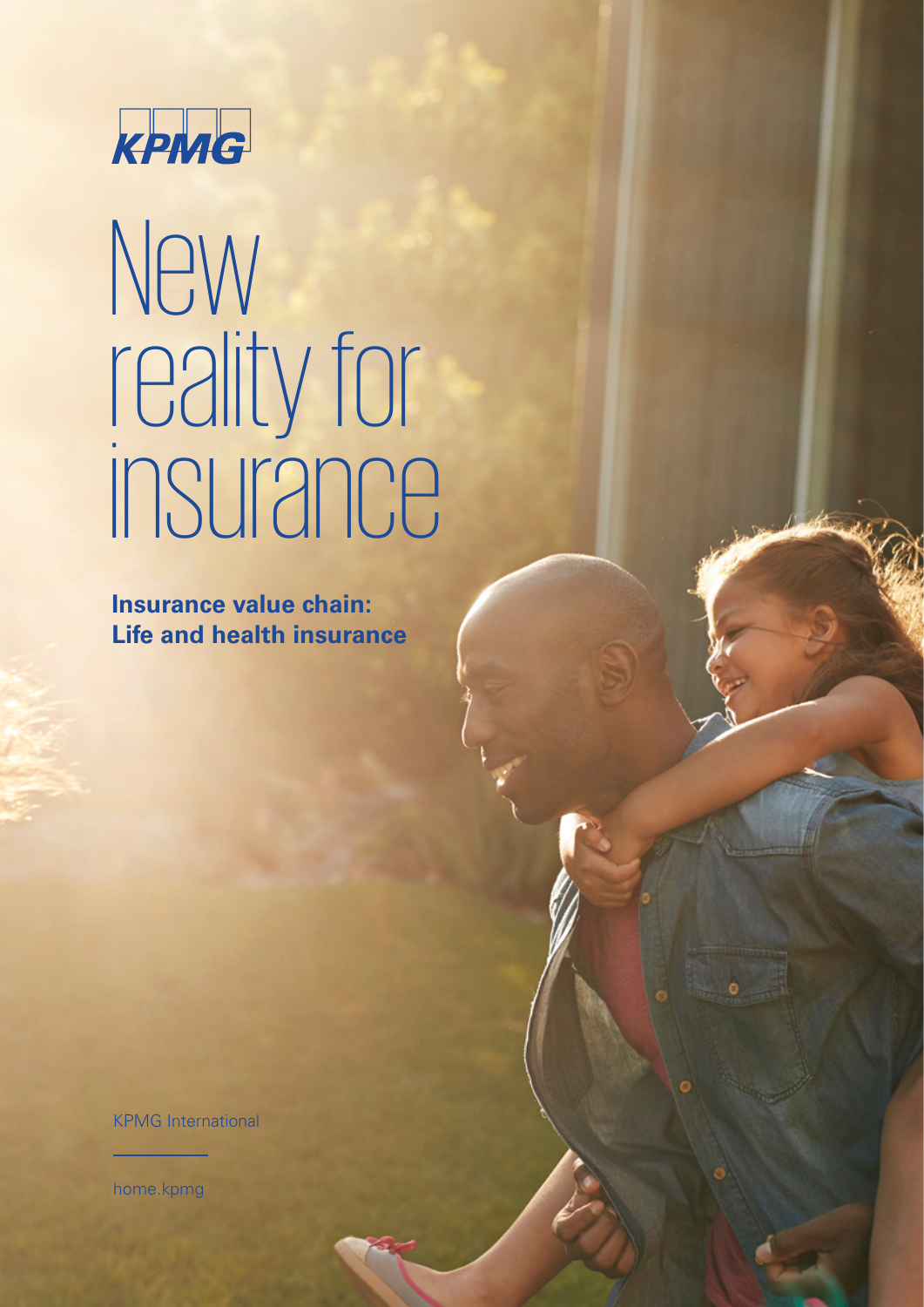# Insurance value chain

Throughout COVID-19, the insurance industry along with all business — has experienced a time of monumental challenge. The impacts of a health emergency have expanded into farreaching economic and societal issues. It seems clear that as we emerge from this period, it will be into a new reality that will look very different to what existed before.

In preparing for the new reality, the KPMG insurance professionals have set out the eleven key components of the insurance value chain and offer insights on the actions that insurers should be contemplating. Naturally, these actions vary according to sub-sector — Commercial, Personal lines, Life & health — as customer needs, preferences and reasons for buying are quite different in each.

Certainly, there is much for insurers to do. Rarely will the transformation agenda have been so pressing. However, through all of this, the industry should face the task with confidence. One of the great lessons that COVID-19 produced was that businesses, including insurance, are capable of doing much more, much faster than anyone probably ever believed.

This knowledge should be the inspiration for looking to the future. There is no doubt that insurers can rise to the challenges posed by the new reality.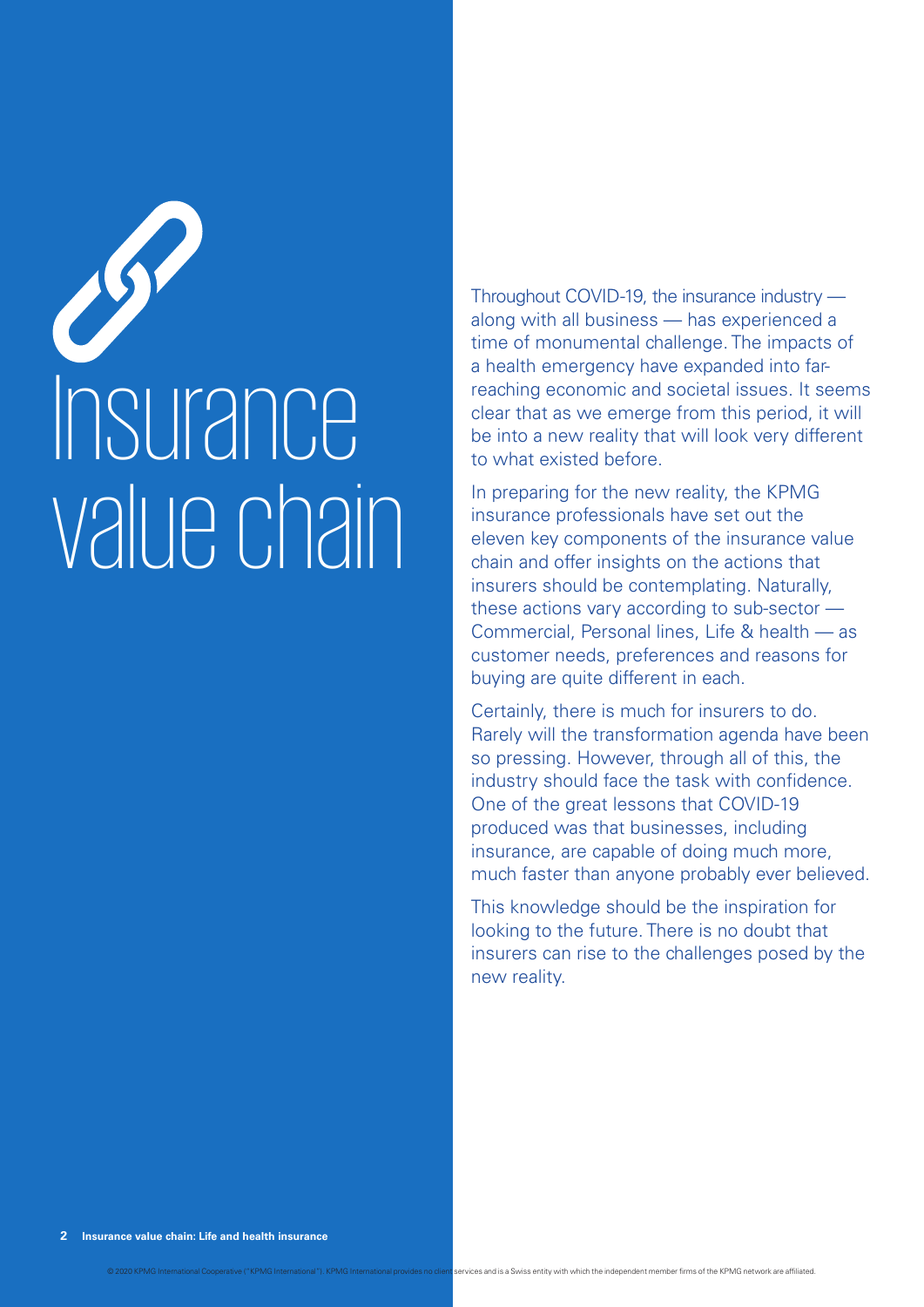### Life and health insurance

**The new reality | Actions to consider**

### **Primary activities**

|                                           | <b>Definition</b>                                                                                                                                | The new reality                                                                                                                                                                                                                                                                                                                                                                                                                                                                                                                                                                                                                                                                                                                                                                                  | <b>Actions to consider</b>                                                                                                                                                                                                                                                                                                                                                                                                                                                                                                                                                                                                                                                                                                |
|-------------------------------------------|--------------------------------------------------------------------------------------------------------------------------------------------------|--------------------------------------------------------------------------------------------------------------------------------------------------------------------------------------------------------------------------------------------------------------------------------------------------------------------------------------------------------------------------------------------------------------------------------------------------------------------------------------------------------------------------------------------------------------------------------------------------------------------------------------------------------------------------------------------------------------------------------------------------------------------------------------------------|---------------------------------------------------------------------------------------------------------------------------------------------------------------------------------------------------------------------------------------------------------------------------------------------------------------------------------------------------------------------------------------------------------------------------------------------------------------------------------------------------------------------------------------------------------------------------------------------------------------------------------------------------------------------------------------------------------------------------|
| <b>Product and service</b><br>development | Using customer and<br>market insights to<br>design, develop and<br>deploy products and<br>services                                               | Core product suite will not change greatly<br>Acceleration of more creative products (e.g.<br>critical illness riders, health oriented products)<br>and services (e.g. financial wellness). Triggers<br>may include:<br>customer-driven preferences<br>regulatory or legislative changes or<br>pressures<br>social responsibility or care<br>pensions savings needs due to economic<br>environment<br>Greater focus may occur on retirement<br>planning or income protection products:<br>especially given greater uncertainty around<br>global and local economies and possible<br>concerns about any future national support                                                                                                                                                                   | Develop products that leverage telemetrics<br>1.<br>to discount premium and promote physical<br>wellbeing<br>2.<br>Develop greater access for customers to<br>protection products that are more suited to<br>changing requirements<br>Digital first concept and adaption to changing<br>3.<br>customer expectations given the new reality:<br>- improve the product development to allow<br>for multi-channel sales                                                                                                                                                                                                                                                                                                       |
| <b>Marketing</b>                          | Driving, monitoring<br>and enabling sales<br>and customer<br>retention through<br>brand management,<br>advertising<br>and customer<br>engagement | Insurers must seamlessly transition to<br>$\overline{\phantom{m}}$<br>discovering and engaging consumers digitally:<br>- pandemic may be driving renewed interest<br>in life products<br>Online presence and easy-to-access<br>educational materials are critical for maintaining<br>brand awareness with an accelerated focus<br>on health and preventative techniques (e.g.<br>counting steps)<br>Changing work patterns are likely to influence<br>how products are marketed such as pensions<br>or retirement savings products<br>More proactive campaigns to retain customers<br>and increase loyalty through 'emotional<br>connection to the brand' demonstrating<br>empathy and customer support during difficult<br>times                                                                | Update market messaging to reflect customer<br>1.<br>sentiment and product positioning<br>2. Adjust marketing mediums (e.g. print, mail,<br>digital, TV, event sponsorship) and expected<br>impact analysis to align with spend and return<br>3.<br>Update and align marketing function to new<br>needs, which must consider messages,<br>campaigns, mediums, ways of working,<br>capacity and talent                                                                                                                                                                                                                                                                                                                     |
| <b>Distribution and</b><br>sales          | Understanding and<br>strategically penetrating<br>the addressable market<br>to deliver products<br>and services and to<br>generate revenue       | No significant changes to distribution<br>approaches expected in the 'near term' due to<br>COVID-19<br>For high-end/wealth segment, the advice<br>$\overline{\phantom{0}}$<br>model likely to continue<br>Pensions or retirement savings will be linked to<br>the future shape of employment<br>Direct-to-consumer will eventually be the<br>primary distribution method for protection<br>products, enabled by digital capabilities:<br>increasing momentum behind the shift<br>away from the agency model<br>Traditional barriers to sales process will be<br>reduced as will the role of the agent (shift to<br>more usage of virtual / mobile techniques)<br>Regional differences will continue to occur<br>depending on the regulatory environment or<br>simply due to customer preferences | Reassess the balance needed between agent<br>1.<br>and digital-assisted distribution models:<br>- evaluate the aspects of the model that<br>need to be changed based on consumer<br>requirements and new accepted ways of<br>interaction<br>2. Update the stories, based on marketing<br>messages, that distribution and sales will<br>leverage to enable impactful interactions:<br>- stories should be told consistently through<br>the mediums leveraged<br>Establish the new operating model for<br>3.<br>distribution and sales considering:<br>- how will they work<br>- what physical (versus virtual) footprint is<br>needed<br>- what process and technology will be used<br>to interact with clients or targets |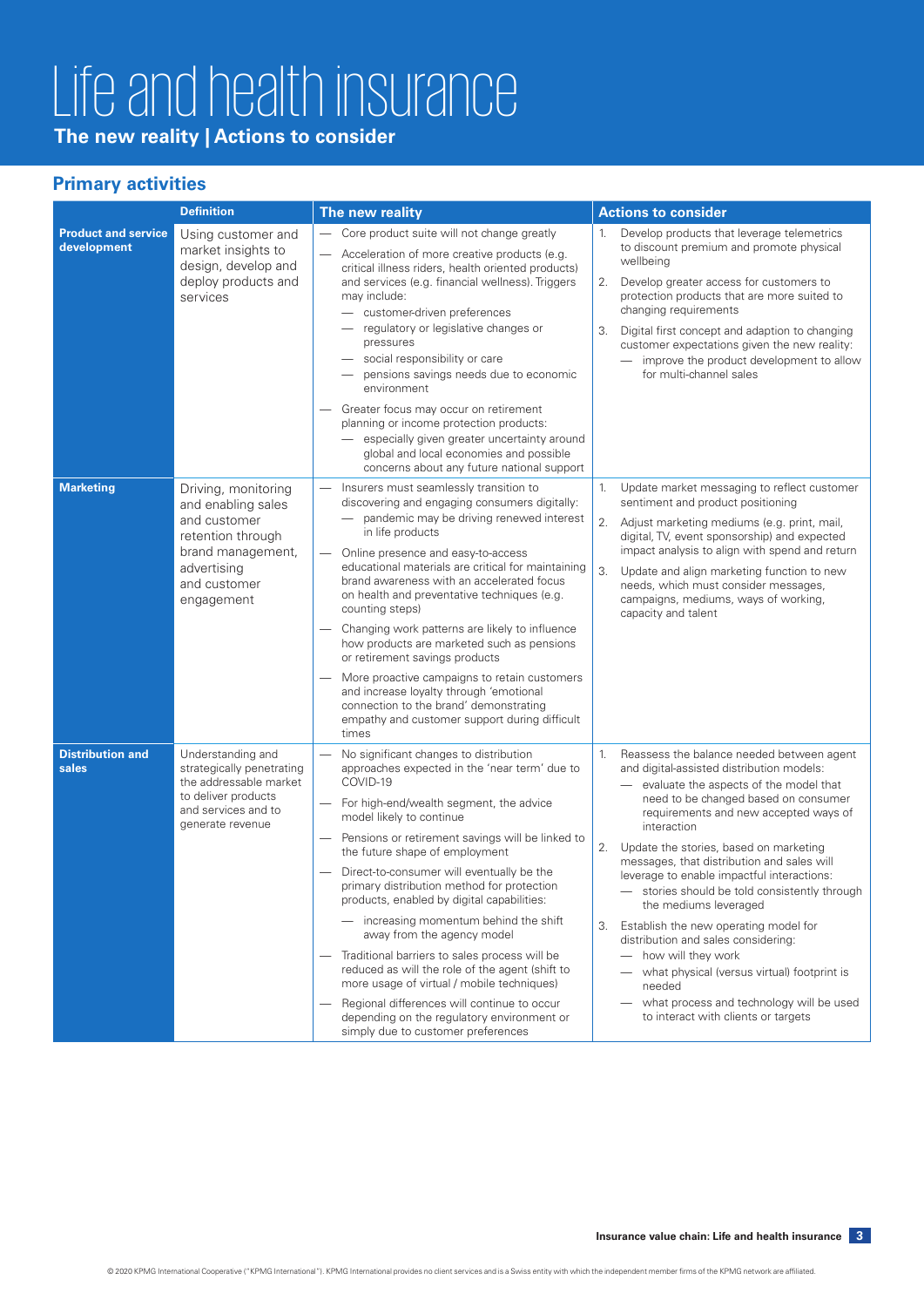### **Primary activities**

|                                                                                                                                                                                                   | <b>Definition</b>                                                                                                                                                                                                                                                                                                          | The new reality                                                                                                                                                                                                                                                                                                                                                                                                                                                                                                                                  | <b>Actions to consider</b>                                                                                                                                                                                                                                                                                                                                                                                                                                                        |
|---------------------------------------------------------------------------------------------------------------------------------------------------------------------------------------------------|----------------------------------------------------------------------------------------------------------------------------------------------------------------------------------------------------------------------------------------------------------------------------------------------------------------------------|--------------------------------------------------------------------------------------------------------------------------------------------------------------------------------------------------------------------------------------------------------------------------------------------------------------------------------------------------------------------------------------------------------------------------------------------------------------------------------------------------------------------------------------------------|-----------------------------------------------------------------------------------------------------------------------------------------------------------------------------------------------------------------------------------------------------------------------------------------------------------------------------------------------------------------------------------------------------------------------------------------------------------------------------------|
| <b>Underwriting</b>                                                                                                                                                                               | Analyzing risk profiles<br>and premium pricing<br>models to bind and<br>issue policies                                                                                                                                                                                                                                     | Consumers are becoming more willing to<br>share personal data allowing underwriters to<br>evolve how they evaluate risk and set pricing<br>Insurers will learn to interpret new data,<br>$\overbrace{\qquad \qquad }^{}$<br>including unstructured, unlocking data from<br>legacy systems and from the internet of things<br>(IOT)<br>Continued focus on streamlined processing<br>and better use of data and analytics (e.g. 'no<br>exam/fluids' underwriting)                                                                                  | Identify opportunities to source and leverage<br>1.<br>nontraditional data for underwriting<br>2.<br>Review opportunities for improved processes<br>and data collection and the use of AI to<br>harness the power of predictive modeling and<br>machine learning<br>3.<br>Build technical capability in underwriters                                                                                                                                                              |
|                                                                                                                                                                                                   |                                                                                                                                                                                                                                                                                                                            |                                                                                                                                                                                                                                                                                                                                                                                                                                                                                                                                                  | recognizing that simpler tasks will be<br>automated:<br>- how to train junior underwriters when<br>complex cases go to senior underwriters                                                                                                                                                                                                                                                                                                                                        |
| <b>Policy</b><br>Managing the<br>administrative activities<br>administration<br>required by the inforce<br>populations (e.g.<br>inquiries, cancellations,<br>changes, billing and<br>collections) | Reduction of policy servicing costs as<br>consumers become more comfortable with<br>digital interactions<br>Contact centers will be reimagined, leveraging<br>automation (voice, chat, etc.):<br>- billing and payments will increasingly shift<br>to contactless processing<br>- self-service will provide consumers with | 1.<br>Review policy admin processes to identify<br>opportunities to automate and enable self-<br>service as a means to increasing efficiency and<br>decreasing costs<br>2.<br>Understand the consumer experience and the<br>'moments of truth' during the maintenance of<br>their policy<br>3. Assess technological capabilities and                                                                                                                                                                                                             |                                                                                                                                                                                                                                                                                                                                                                                                                                                                                   |
|                                                                                                                                                                                                   |                                                                                                                                                                                                                                                                                                                            | more control (at lower costs)<br>Outsourcing strategy will be reviewed with<br>transfers and renegotiations expected due to<br>automation                                                                                                                                                                                                                                                                                                                                                                                                        | determine where external resources may be<br>required (e.g. vendors, alliances, partners)                                                                                                                                                                                                                                                                                                                                                                                         |
| <b>Claims</b><br>management                                                                                                                                                                       | Evaluating and settling<br>claims, including<br>payment, reinsurance<br>recovery and litigation,<br>when applicable                                                                                                                                                                                                        | Need to reimagine claims handling, even if<br>claims paid do not end up being significantly<br>higher as a result of COVID-19<br>Increased expense ratios will arise from<br>growing volume and potentially limited new<br>business<br>Insurers will race to create operating models<br>that heavily rely on self-service and automation<br>to process claims<br>Automation will focus more on back-end<br>processing given claims is the most significant                                                                                       | Evaluate exposure to pandemic-driven claims<br>1.<br>and include considerations for potential<br>indirect effects (e.g. fewer accidental deaths,<br>reclassification of other terminal illnesses)<br>2.<br>Explore and develop automated claims<br>processing capabilities, with focus on<br>developing operating model and staff<br>capabilities to support a more automated<br>environment<br>3.<br>Invest in automation to expedite and simplify<br>complex handling processes |
| <b>Asset and</b><br><b>investment</b><br>management                                                                                                                                               | Leveraging and investing<br>assets from policyholder<br>surplus and reserves to<br>generate revenue and<br>provide solvency for<br>liabilities                                                                                                                                                                             | 'moment of truth' for customers<br>$\overline{\phantom{0}}$<br>Cash and asset management strategies will<br>evolve:<br>- increased focus on real-time modeling of<br>solvency ratios due to increased volatility<br>in equities, downgrades and credit spreads<br>Insurers will closely monitor credit issues and<br>the impact of commercial real estate and loans<br>given the possible shifts in those asset classes<br>Regulatory focus on credit risk management,<br>particularly illiquid assets, likely to increase in<br>certain markets | Evaluate exposure to potentially high risk<br>1.<br>investments (e.g. commercial real estate,<br>loans)<br>2.<br>Enhance monitoring of credit risk<br>3.<br>Assess investment strategies given<br>challenging yield environment and shifting<br>views of economic recovery patterns                                                                                                                                                                                               |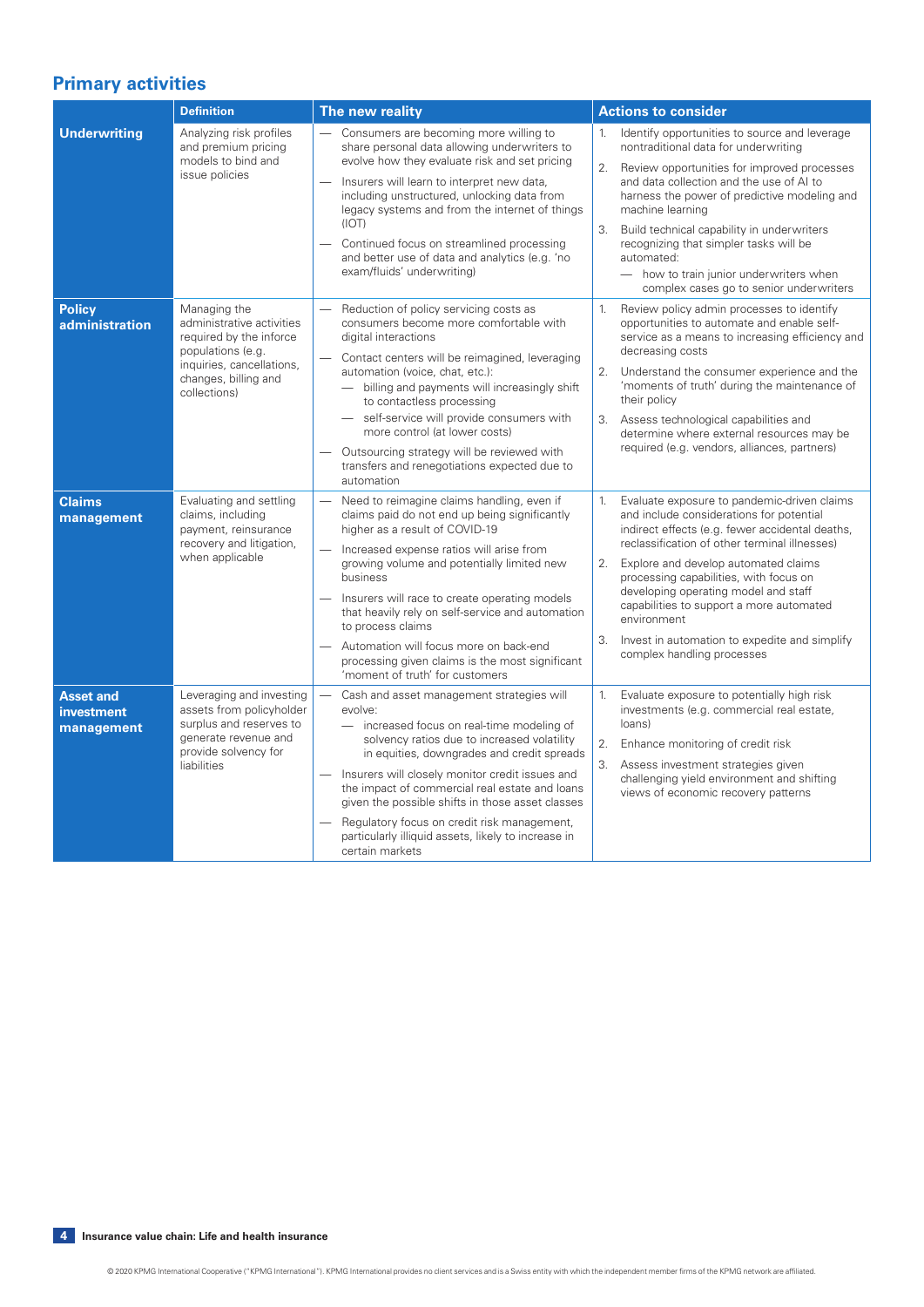### **Support activities**

|                                         | <b>Definition</b>                                                                                                                                                                                                                                           | The new reality                                                                                                                                                                                                                                                                                                                                                                                                                                                                                                                                                                                                                                                                                   | <b>Actions to consider</b>                                                                                                                                                                                                                                                                                                                                                                                                                                                                                                   |
|-----------------------------------------|-------------------------------------------------------------------------------------------------------------------------------------------------------------------------------------------------------------------------------------------------------------|---------------------------------------------------------------------------------------------------------------------------------------------------------------------------------------------------------------------------------------------------------------------------------------------------------------------------------------------------------------------------------------------------------------------------------------------------------------------------------------------------------------------------------------------------------------------------------------------------------------------------------------------------------------------------------------------------|------------------------------------------------------------------------------------------------------------------------------------------------------------------------------------------------------------------------------------------------------------------------------------------------------------------------------------------------------------------------------------------------------------------------------------------------------------------------------------------------------------------------------|
| <b>Human</b><br>resources<br>management | Managing the<br>organization's<br>workforce to engage<br>people effectively<br>(e.g. recruiting,<br>hiring, training,<br>compensating,<br>terminating)                                                                                                      | - Ways of working have changed significantly<br>requiring a new process for managing talent,<br>with emphasis on:<br>right-sizing workforce<br>right skillsets<br>training<br>performance management<br>Shifts to remote operating models will require<br>revised measurements for productivity/<br>performance and access to training<br>Access to talent will expand as location<br>becomes less important under a more remote<br>workforce<br>Leaders will need to be equipped and suitably<br>enabled to lead through this transformation                                                                                                                                                     | 1. Assess new ways of working to evaluate<br>risks and the associated controls in place<br>(or required) to mitigate health and safety<br>concerns, increased cyber and data privacy risk<br>2. Perform a skills-based assessment of current<br>talent and use a scenario-based approach to<br>shift talent to the future state<br>Identify critical changes that should be made<br>3.<br>to performance management and training to<br>accommodate a more remote workforce                                                   |
| <b>Finance, actuarial</b><br>and tax    | Managing and<br>reporting on<br>finances, including<br>controllership,<br>financial planning and<br>analysis, accounts<br>receivable/accounts<br>payable, tax and<br>actuarial (reserving,<br>capital liquidity and<br>application lifecycle<br>management) | Focus on being a valued business partners<br>within the executive leadership team, providing<br>insights including:<br>meaningful internal management reporting<br>evolving cash management strategies<br>understanding tax opportunities<br>finding opportunities to reduce costs/<br>losses (including within the finance<br>function)<br>Better integration of actuarial and accounting<br>functions along with end-to-end redesign of<br>reporting processes<br>Real-time modeling of cash flows and solvency<br>ratios will be a key focus, considering:<br>- increased volatility with equities<br>rating downgrades<br>low interest rates<br>widening credit spreads<br>flight to security | Embrace technology disruptors to transform<br>1.<br>operating models and unlock the benefits of<br>innovation and automation:<br>- cost reduction<br>increase efficiencies<br>generate insights that can be incorporated<br>into business strategy<br>2. Maintain focus on preparing and reacting to<br>federal, state and local regulatory changes to<br>optimize tax planning and outcomes<br>Identify opportunities for bringing in cost<br>3.<br>efficiencies through digitization of finance and<br>actuarial processes |
| <b>Risk</b><br>management               | Developing and<br>implementing<br>strategies to assess,<br>manage and mitigate<br>losses due to risk<br>exposure across the<br>entire organization                                                                                                          | Continued focus on capitalization and any areas<br>of trapped capital<br>Risk management teams must adjust to new<br>and different risks presented by planning for<br>dual operating models - physical vs. virtual.<br>Continued focus on cyber and data privacy<br>risks with a more remote workforce<br>Revived attention on business continuity and<br>resiliency where scenario planning becomes<br>the norm                                                                                                                                                                                                                                                                                  | Assess new ways of working to evaluate<br>1.<br>risks and the associated controls in place (or<br>required):<br>- to mitigate inherent risk, including<br>increased cyber and data privacy risk<br>Reassess risk models to factor in new or<br>2.<br>evolving risks (liquidity, credit default, business<br>closures, etc)<br>3. Determine the appropriate level of investment<br>for reviewing and enhancing business<br>continuity and resiliency plans (may include<br>collaboration with regulators)                     |
| Data and<br>technology                  | Managing,<br>monitoring and<br>securing an<br>enterprise's entire<br>collection of<br>hardware, software,<br>networks, data,<br>facilities and related<br>equipment                                                                                         | Digital capabilities are table stakes - front,<br>middle and back office<br>Accelerated move to cloud provisioning and<br>adopting global use cases to local cloud<br>solutions<br>Dual operating models have a high reliance on<br>state-of-the-art technological infrastructure to<br>support remote working, while still aiming to<br>cut operating costs for the long term.<br>Access to the market will more heavily require<br>digitally-enabled distribution and marketing<br>channels.<br>The race to acquire digital, technology and data<br>talent will heat up quickly                                                                                                                 | 1.<br>Enhance technology infrastructure to support<br>the organization's future operating model, most<br>likely a dual construct - physical and virtual<br>2. Update the data strategy to harvest, maintain<br>and protect the internal and external data<br>needed to support the current operating model<br>3. Accelerate cloud adoption to support flexible<br>work arrangements and client servicing                                                                                                                     |